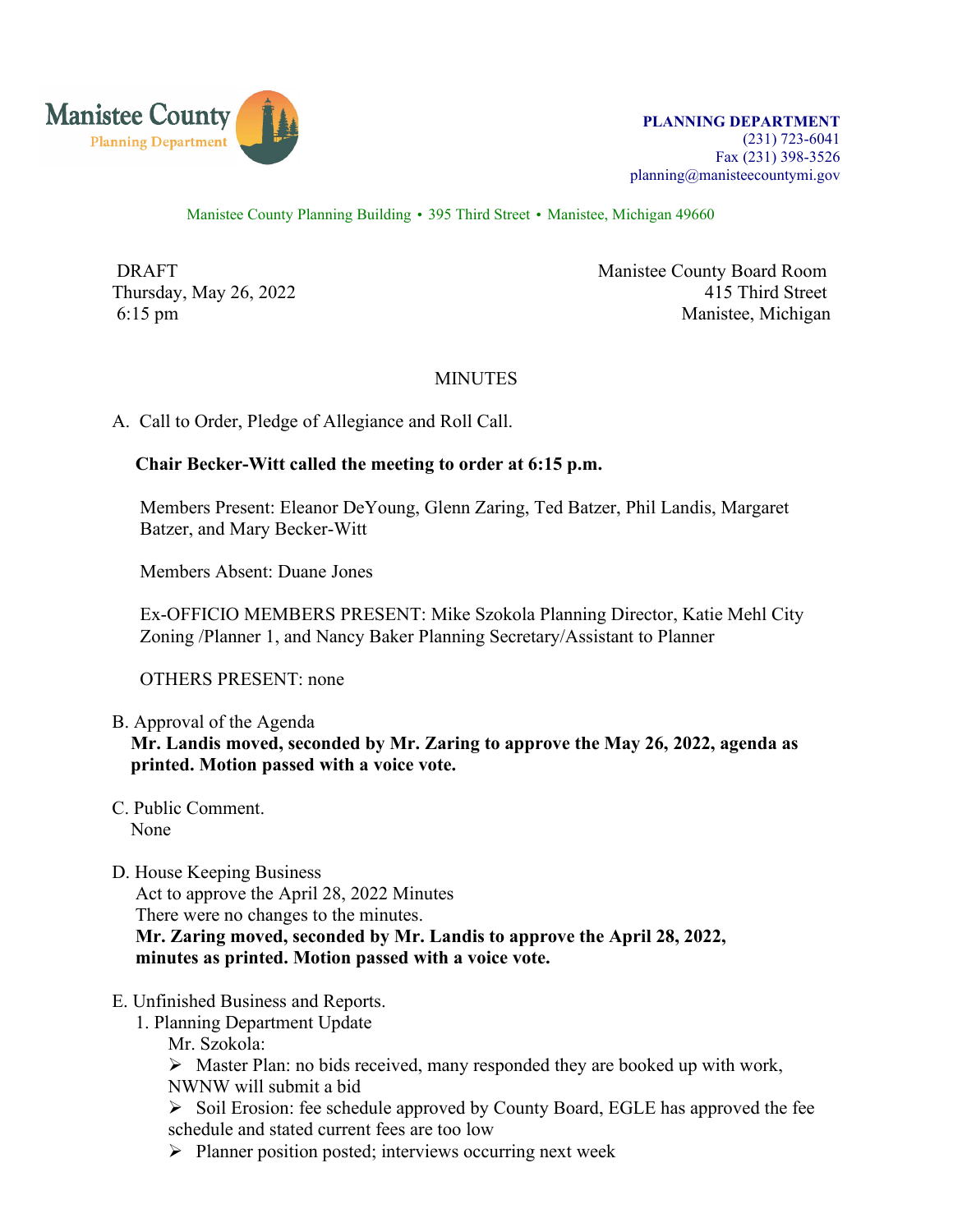$\triangleright$  Villages: large workload for department, could contract with another township if village(s) contracts are not renewed

 $\triangleright$  New equipment: new plotter and iPod approved by the County Board

 $\triangleright$  PRAC meeting; regional meeting, discussion of counties having issues retaining people in the planning field

 $\triangleright$  Housing: department would like to support housing action team, housing hoping to fill position

 $\triangleright$  New maintenance supervisor: Eric Ross, doing a fantastic job, great to work with

Department conference room: internet connections being looked at for

upgrading/obtaining good connections

- $\triangleright$  Submitted department budget
- 2. Ms. Mehl:
	- $\triangleright$  Caught up on permits
	- > Attended FEMA refresher training
	- $\triangleright$  City: starting dumpster enclosure enforcement
	- $\triangleright$  SUP: 1 for Onekama, 1 for Arcadia
- 3. Meetings and Trainings Attended by Planning Commission Members

Mr. Batzer; prison staff is  $250+$ , inmates around 1000.

 Mr. Zaring and Ms. Batzer; tech meeting- computers to be replaced where needed, backup being taken out of cloud and will use tape storage for security reasons, exploring camera system for planning building.

 Ms. Becker-Witt; ISD fiber being moved for round about at tribe location, security for schools rely on this fiber.

- F. New Business & Communications
	- 1. Onekama Township Zoning Ordinance Amendments—Katie Mehl Ms. Mehl reviewed the ordinance amendments.
	- Modify Section 1019, subsection 9, location of accessory buildings and structures of  $\leq$ 3 acres within residential districts
	- Modify language for guest dwellings, the size and location, exempt them from Section 1019
	- Modify Section 1020, temporary dwellings, on vacant parcel

Ms. Mehl reviewed the memo of staff recommendations.

# **Motion by Mr. Batzer, seconded by Mr. Zaring to forward staff recommended ordinance amendments to Onekama Township. Motion passed with a voice vote.**

- 2. Larry Gibson Code Enforcement Report—for review only Some action cases are ongoing which may result in going to court. Some cases will be taken to court to resolve the issue.
- 3. Other Business from Planning Commission Members or Staff Mr. Szokola stated a ZBA training will be offered by Mary Reilly, MSU Extension, on June 8th, 5:30-7:45 pm. Larry Gibson will be retiring at the end of his contract. A